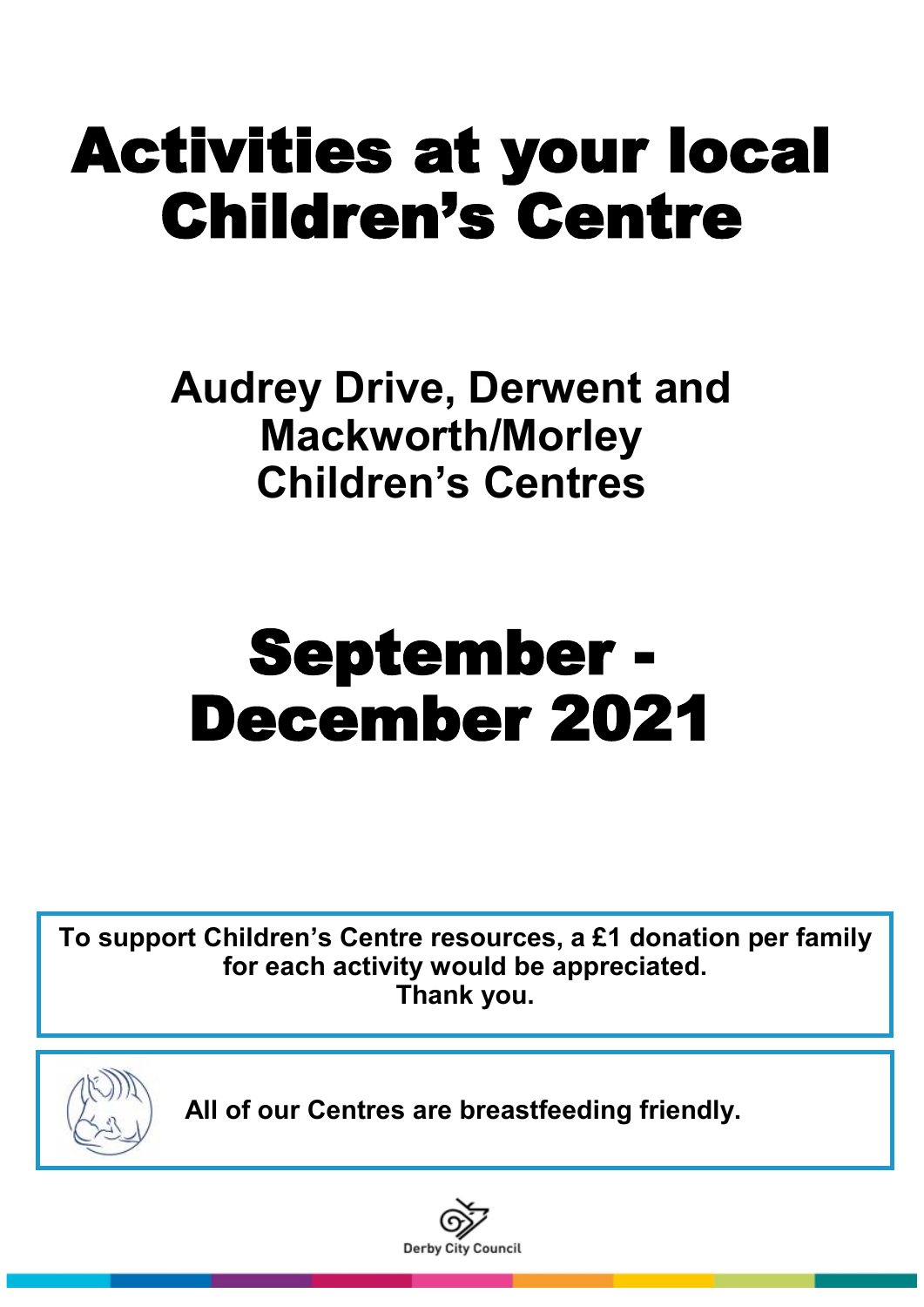## **Audrey Drive Children's Centre**

3 Audrey Drive, Chaddesden, Derby, DE21 4NP. Tel:01332 642200 Email:chaddesden.childrenscentres@derby.gov.uk

**Current opening hours:** Tuesday to Friday 9.00am - 5.00pm

#### **Wednesdays**

#### **1.00 - 2.00pm Breastfeeding Club.**

Are you a breastfeeding mum who would like to meet like minded mums and share hints and tips? Then come along to our relaxed sessions.

**Please book your place by contacting the Infant Feeding Team on 0300 1234586 option 3.** 

#### **Thursdays**

## **1.30 - 3.00pm Baby Grow - from 9 September**

Activities designed to stimulate the senses of babies through play. A chance for new parents to get together in a friendly, safe environment. For babies 0 - 12 months (or walking unaided). No session on 28 October. **Please ring to book.** 

### **Fridays**

## **9.30 - 11.00am Stay and Play - from 10 September**

A weekly group with a wide range of exciting activities that will develop your child's learning and social skills. For 0 - 5 year olds (term time), 0 - 8 year olds (school holidays). **Please ring to book**.

### **1.30 - 3.00pm Peep - from 10 September**

Recognising that they are their child's first educator, Peep is a group which supports parents to feel more confident and make the most of their child's learning opportunities. For children 0 - 3 years. Term time only. **Referral criteria in place.**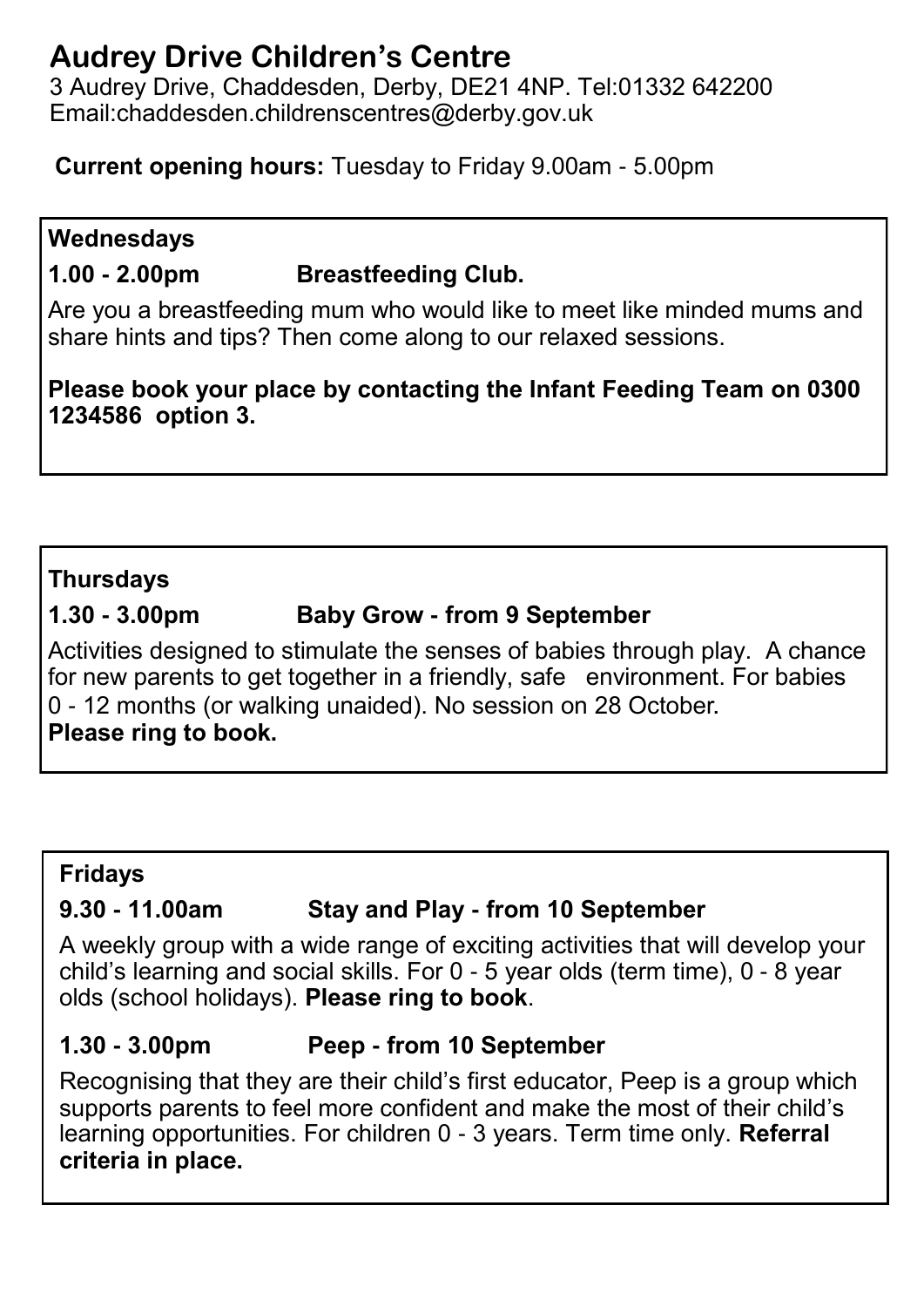## **Derwent Family Youth and Community Centre**

Monmouth Street, Derby, DE21 6BD Tel: 01332 641010 Email: derwent.childrenscentre@derby.gov.uk

**Current opening hours:** Tuesday to Friday 9.00am - 5.00pm

#### **Tuesdays**

### **1.30 - 3.00pm Stay and Play** - **New time - from 7 September**

A weekly group with a wide range of exciting activities that will develop your child's learning and social skills. For 0 - 5 year olds (term time) and 0 - 8 year olds (school holidays). **Please ring to book**.

#### **Wednesdays**

## **2.00 - 3.00pm Wellcomm to Words - from 8 September**

A 7 week programme for children aged 2 years with an identified speech, language and communication delay. This is a fun, stimulating, play based group to support children's language needs. **Referral criteria in place.** 

### **Thursdays**

### **1.00 - 3.00pm Adult Learning Introduction to Working in Child Care**

Would you like to work with children as a childcare worker or teaching assistant? This 24 week introduction course is an ideal starting point with the opportunity to gain the CACHE Level 1 award in Working with Children. **To find out more, book on to our information session on Thursday 16 September. Telephone 01332 956565 for more information.** Term time only.

#### **Fridays**

### **9.30 - 11.00am Peep - from 10 September**

Recognising that they are their child's first educator, Peep is a group which supports parents to feel more confident and make the most of their child's learning opportunities. For children 0 - 3 years. Term time only. **Referral criteria in place.**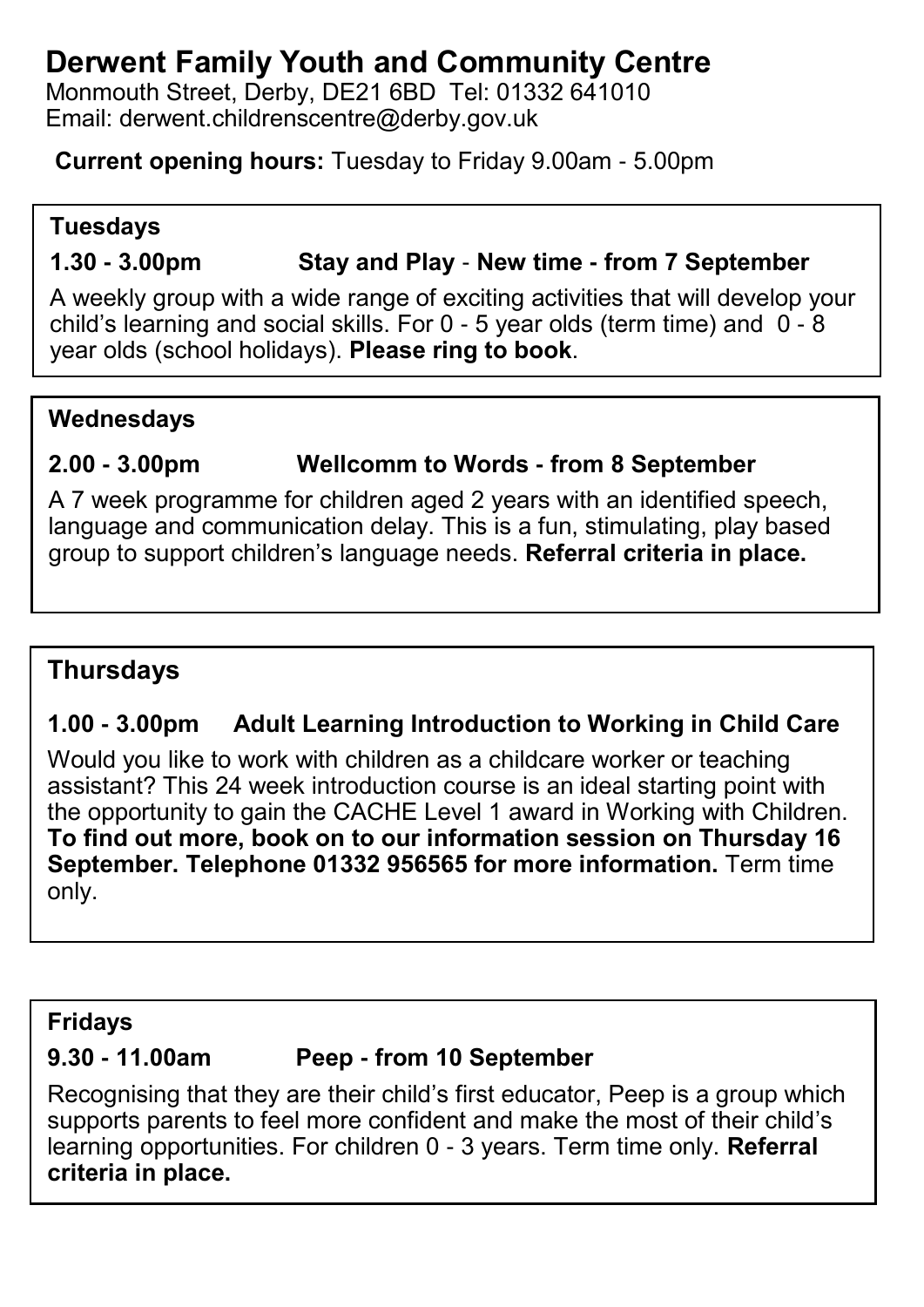## **Mackworth/Morley Children's Centre**

Reigate Drive, Mackworth, Derby, DE22 4EQ. Tel: 01332 208175 Email: mackworth.childrenscentre@derby.gov.uk

## **Current opening hours:** Monday to Thursday 9.00am - 5.00pm

## **Tuesdays**

## **9.30 - 11.30am Derby Signing Families** - **New time - from 21 September**

This group is available to families with a deaf child and/or deaf parent in the Derby City area. We provide families with deafness, access to a safe and welcoming environment where your child/ren can play with other children. Come along and enjoy a wide range of activities for under 5's, including malleable and creative activities, puzzles, outdoor play and games. Please email mackworth.childrenscentre@derby.gov.uk to book or text 07812 301430.

## **1.30 - 3.00pm Early Support Group - from 7 September**

A 6 week programme to support families with children aged 22 months - 4 years who are currently on the waiting list or awaiting referral to the Community Paediatrician for Social Communication Difficulties. Gain information on how to support your child's communication and what support there is available locally. A support package has been put together to offer access to a series of videos and access to a named practitioner for 1-1 telephone support. Please contact your local children's centre for more information. **Referral criteria in place.** 

## **Wednesdays**

## **1.00 - 3.00pm Adult Learning - English Course - from 15 September**

Whatever your goal, our friendly classes can help you to gain confidence and improve your English skills before completing a nationally recognised functional skills qualification or even work towards a GCSE qualification. Term time only. **Telephone 01332 956565 for more information.**

## **Thursdays**

## **9.30 - 11.00am Baby Grow - from 9 September**

Activities designed to stimulate the senses of babies through play. A chance for new parents to get together in a friendly, safe environment. For babies 0 - 12 months (or walking unaided). **Please ring to book.** 

## **1.30 - 3.00pm Stay and Play - from 9 September**

A weekly group with a wide range of exciting activities that will develop your child's learning and social skills. For 0 - 5 year olds (term time) and 0 - 8 year olds (school holidays). **Please ring to book.**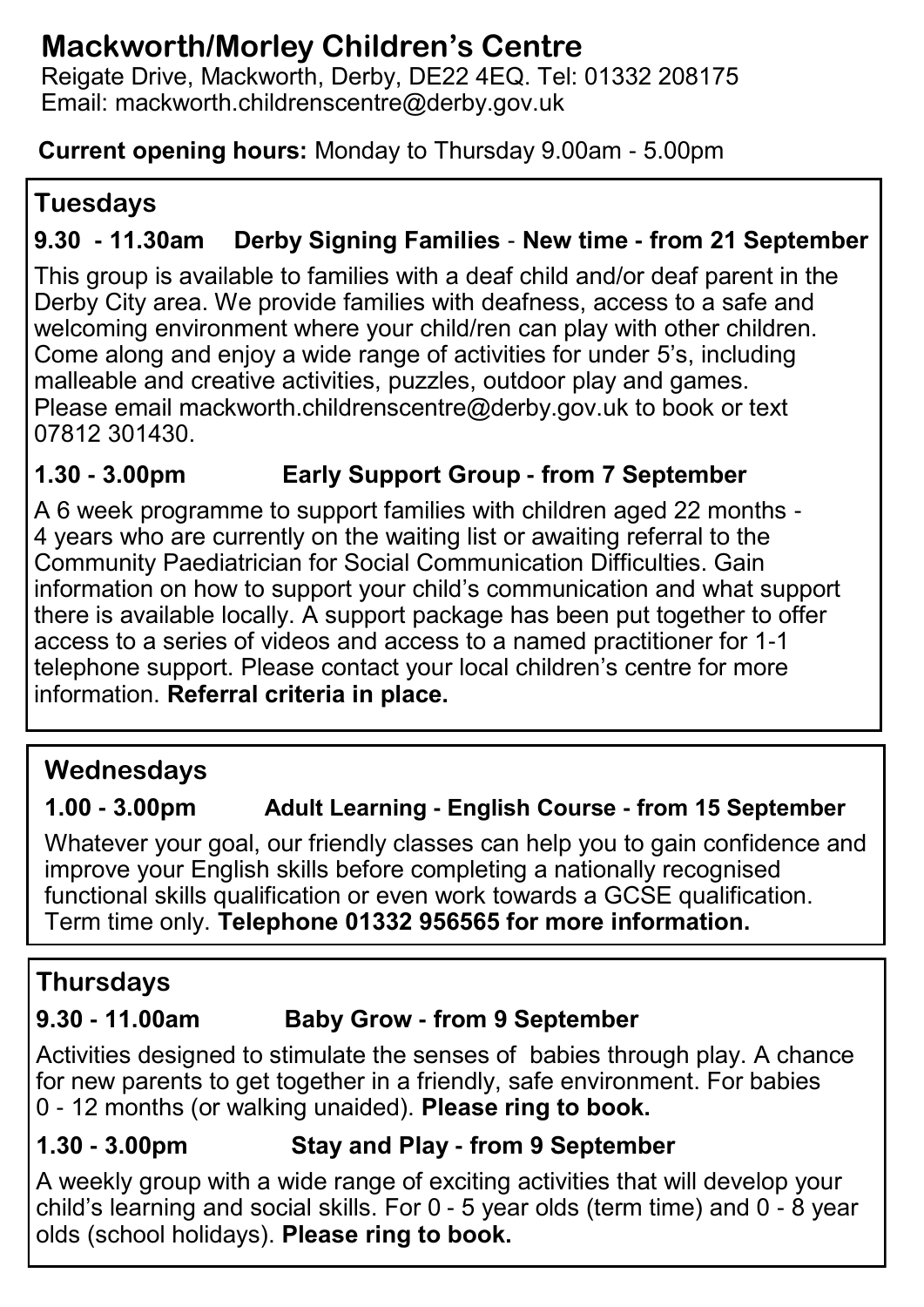# **Targeted Groups**

Targeted groups have been developed and created for families that may need additional support. These groups have referral forms, but often families can self refer. **If you are interested in any of the courses below, please contact your local children's centre.** 

There will be drop-in sessions on a Wednesday morning, to support these groups. Please speak to a member of staff for further information.

## **Antenatal Peep**

A 6 week virtual programme to support the emotional transition into parenthood – explore what we can do to give our babies the best possible start and find out about local support services.

## **ASD Support run by Children's Centre Autism Champions**

For Parents/carers of Children with Autism Spectrum Disorder. These sessions will give you an opportunity to meet Children's Centre staff, gain information and support and discover local sources of support.

## **Dad's Matter**

We have developed a virtual 6 week course for dads and male carers with videos, phone calls and a booklet to discuss, explore and celebrate the importance of the father role in our children's lives.

## **Early Support Group**

A virtual programme to support families with children aged 22 months – 8 years who are currently on the waiting list or awaiting referral to the community Paediatrician for social communication difficulties. Gain information on how to support your child's communication and what support there is available locally. A support package has been put together to offer access to a series of videos and access to a named practitioner for 1-1 telephone support.

## **Freedom Programme**

The Freedom Programme is for all women who wish to learn about the reality of domestic violence and abuse.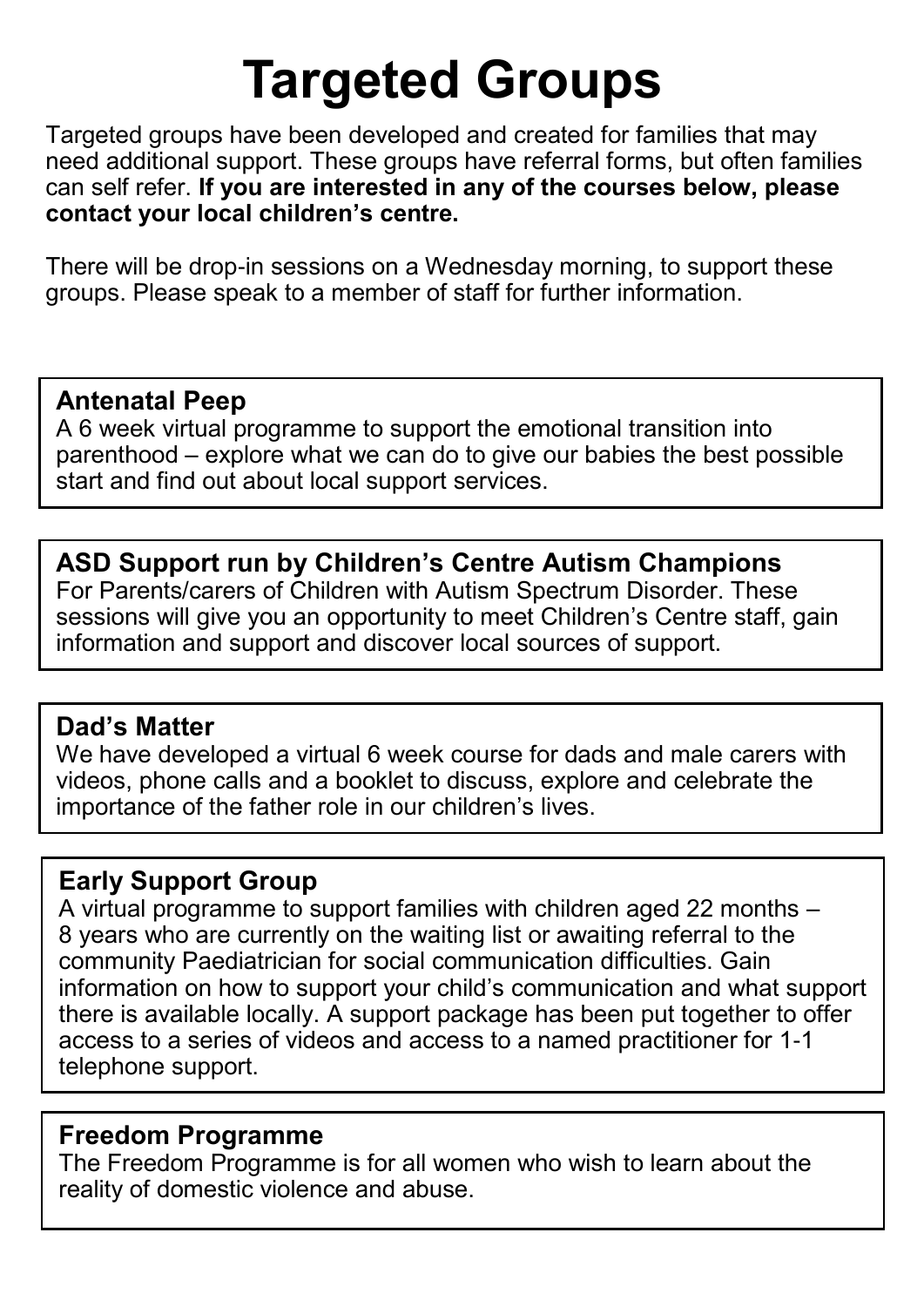# **Targeted Groups**

## **Let's Talk at Home Under 5's**

Let's Talk with under 5's is a programme for parents of children with worries about their child's speech, language and communication develoment. Learn more about what communication is and the importance of interaction, play and language. This is centre based and not currently running. Let's Talk at Home is a Virtual programme of 4 video links, information pack and practitioner support.

## **Speech and Language Screening**

Screenings are not currently running in the children's centres – practitioners are contacting parents of 2 year olds who are registered on our children's centre database to offer an over the phone screening. If you are the parent of a 2 year old and you are worried about their speech, language and communication development and you have not yet been contacted, please contact your local children's centre.

### **Supporting Resilience**

A 6 week virtual programme with videos, a workbook and weekly supportive phone calls designed to look at how to support parent's resilience and develop an understanding of reducing the impact on their children.

## **Understanding Children's Behaviour**

A 6 week virtual programme that consists of 6 videos along with follow up phone calls, looking at how you can support your child's behaviour using a range of techniques such as play, coaching, rewards and consequences. Please contact your local children's centre for more information.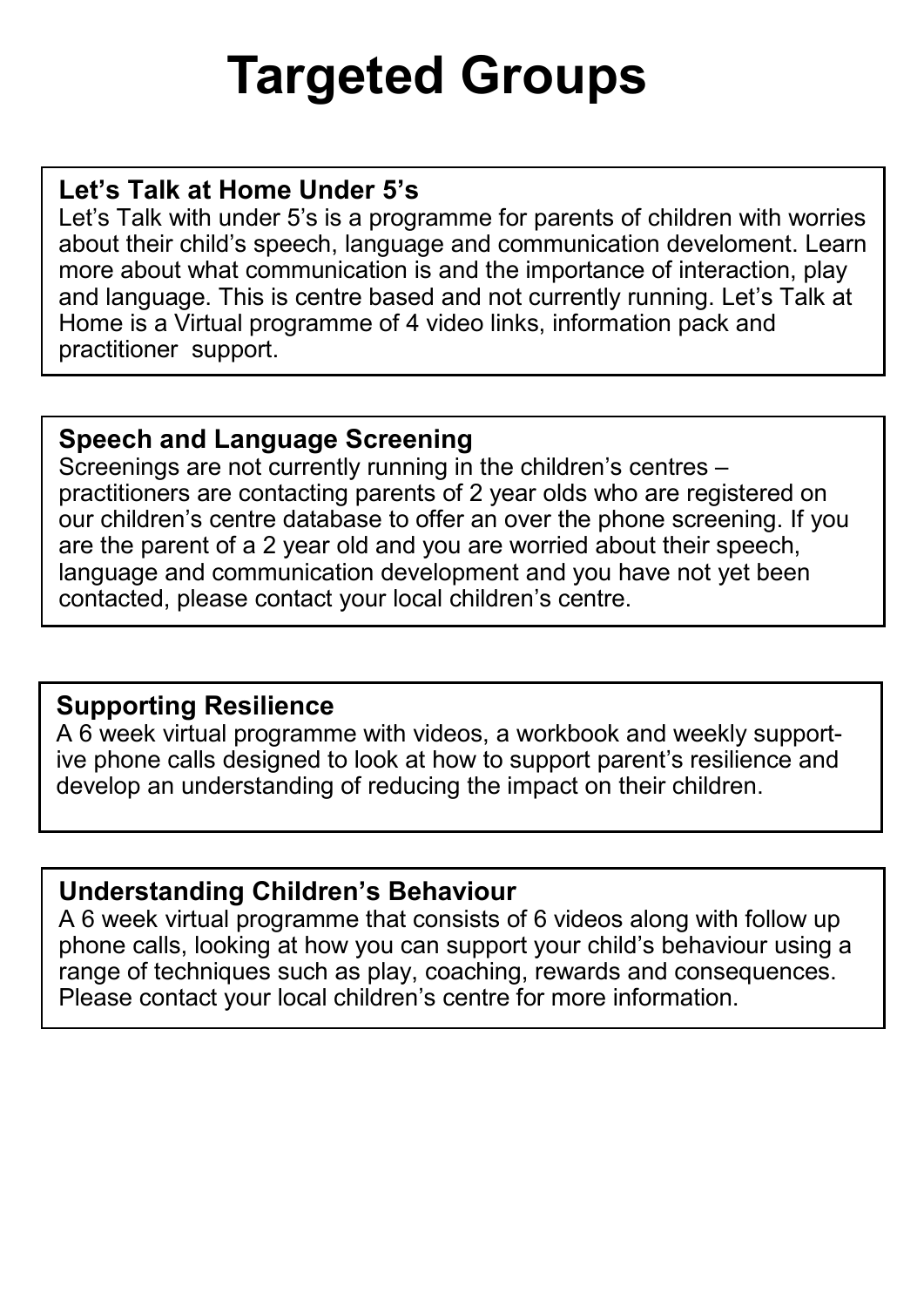#### **Food Bank**

The Locality 1 & 5 Food Bank is part of our partnership work with the Hope Centre. We have food donation points at each centre, to help towards the 5000 items they collect and distribute each month. Centre staff can also support with food vouchers for families in crisis.

**Family Visitors**

Our Family Visitors work in partnership with parents and carers in the local community, helping to improve outcomes for children under 5.They can help you by giving advice and support, for example, with children's behaviour or accessing other services. Please contact your local Children's Centre for more information.

**Additional information**

## **Antenatal Feeding My Baby Sessions**

These sessions will be delivered via Microsoft Teams by an NHS Infant Feeding Practitioner and will help you to find out how to recognise baby's feeding cues, how to know baby is getting enough milk and how responsive feeding can help your baby's brain to develop.

To book your place and get the link to join in, please contact the Infant Feeding Team on 0300 1234586 option 3. Please text our ChatHealth service on 07507 327754 if you would like further information but have difficulty communicating over the phone.

## **Child Health Clinics**

The Health Visiting Teams have started to offer Clinics by appointment only within the Children's Centres. The Health Team will contact you to make appointment, however if you have concerns about your child's health, please call 0300 1234586 option 3 during office hours and a health professional will call you to complete a telephone assessment.

## **Children's Centre Partners**

| <b>Families Information Service</b>                                                       |
|-------------------------------------------------------------------------------------------|
| Derby City Families Information Service provides comprehensive, confidential and          |
| impartial information and advice about registered and unregistered childcare, family      |
| support services and leisure activities. They can give you information about free         |
| childcare for 2 year olds (flying start for 2 year olds) and free early years entitlement |
| for 3 and 4 year olds.                                                                    |
| <b>Email:</b> fis@derby.gov.uk Tel: 01332 642610                                          |
|                                                                                           |